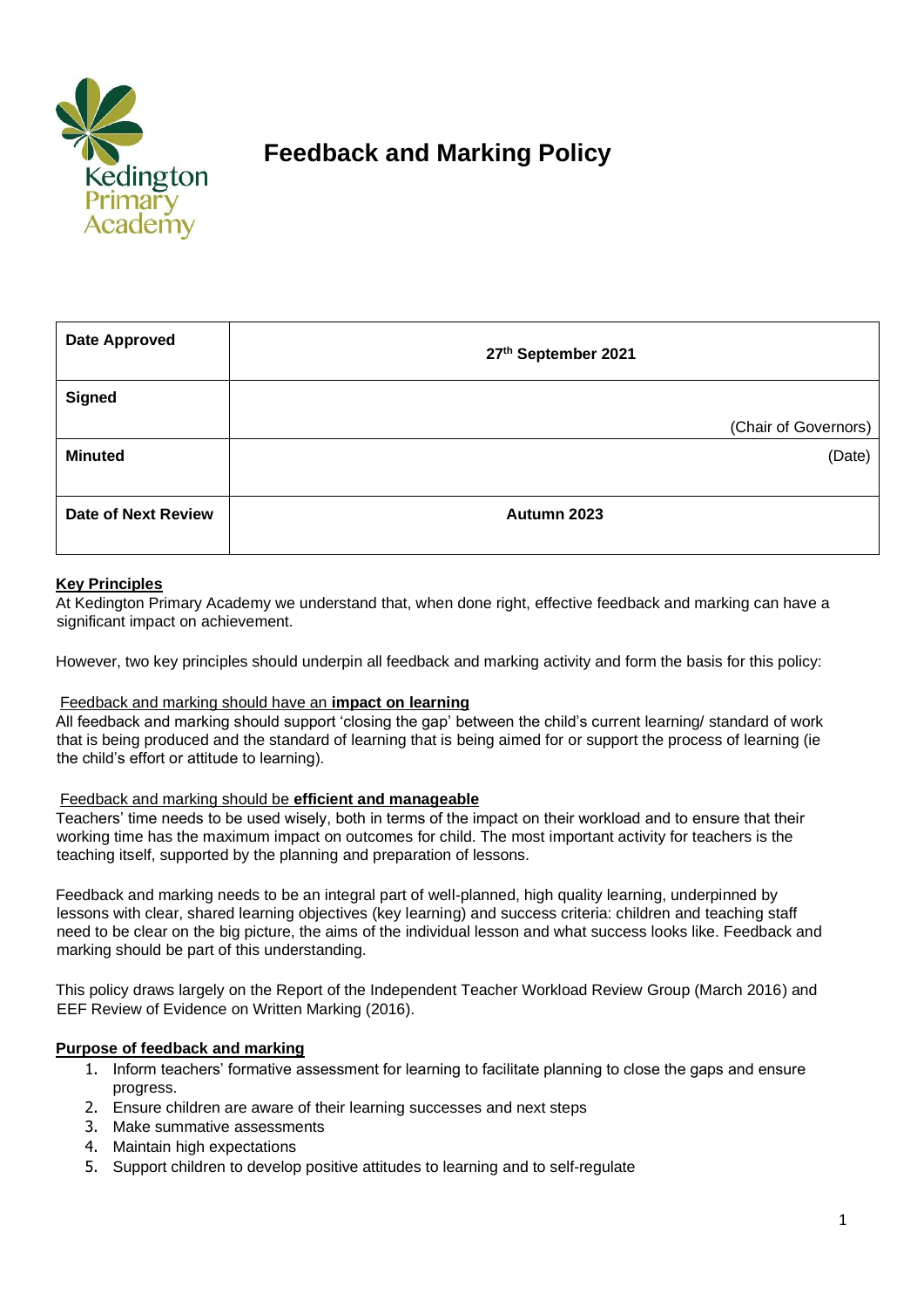

Written marking is only one way that teachers provide feedback:

It is expected that all teaching staff share the same principles and ethos for feedback and marking and that it is used as an integral part of their practice. How they do this may look different across different classes and for different age children, but the value placed on it and the rationale behind it, as outlined in this policy, should be consistent throughout the school.

Children will have feedback about all of their work but this may be in lots of different forms:

## 1. Live feedback and marking

- During the lesson, the teacher circulates to quickly check for errors or misconceptions, questions to assess, support or stretch, or have a more in-depth conversation to 'close the gap' as needed.
- There is no expectation that this will be recorded (e.g. 'VF' or a note of the content of discussion).
- Further guidance is given in **Appendix D**
- 2. Whole class marking
	- A whole class feedback and marking sheet (see **Appendix B**) is used to collate information about individual and whole class successes and areas for development. This is then fed back to the class or relevant individuals and used to inform future planning.
	- **Appendix C** gives more information on how these are used.
	- As a minimum, whole class feedback and marking sheets should be used at least 2 times in week in English and maths lessons.
	- In the wider curriculum (subjects other than maths and English), an overview and assessment sheet is created for each unit of study and completed each lesson to assess learning and support planning. This is completed after each lesson and used to provide assessment information, inform future planning, and feedback to individuals or the whole class as appropriate.
- 3. Self or peer marking or assessment
	- When there is a right or wrong answer, self-marking can be very effective when used well. For example:
		- o Using an answer sheet, children can independently check that they are on the right track by marking their first few answers
		- $\circ$  If they discover an error, the child can re-think their answer 'in the moment' and work out where they went wrong
		- $\circ$  When working together, children can compare their answers, they can 'convince' each other that their answer is the correct one or one can explain their peer's error and the correct answer.
	- It can also be a efficient way of checking accuracy and for the teacher and child to find out how well they have done
	- When self or peer feedback is more qualitative, children need to be trained to do this well. This should link to the key learning and success criteria (often with a prompt sheet eg a writing toolkit). Teachers should be aware that they are the experts and the effectiveness of children's contributions is likely to be limited.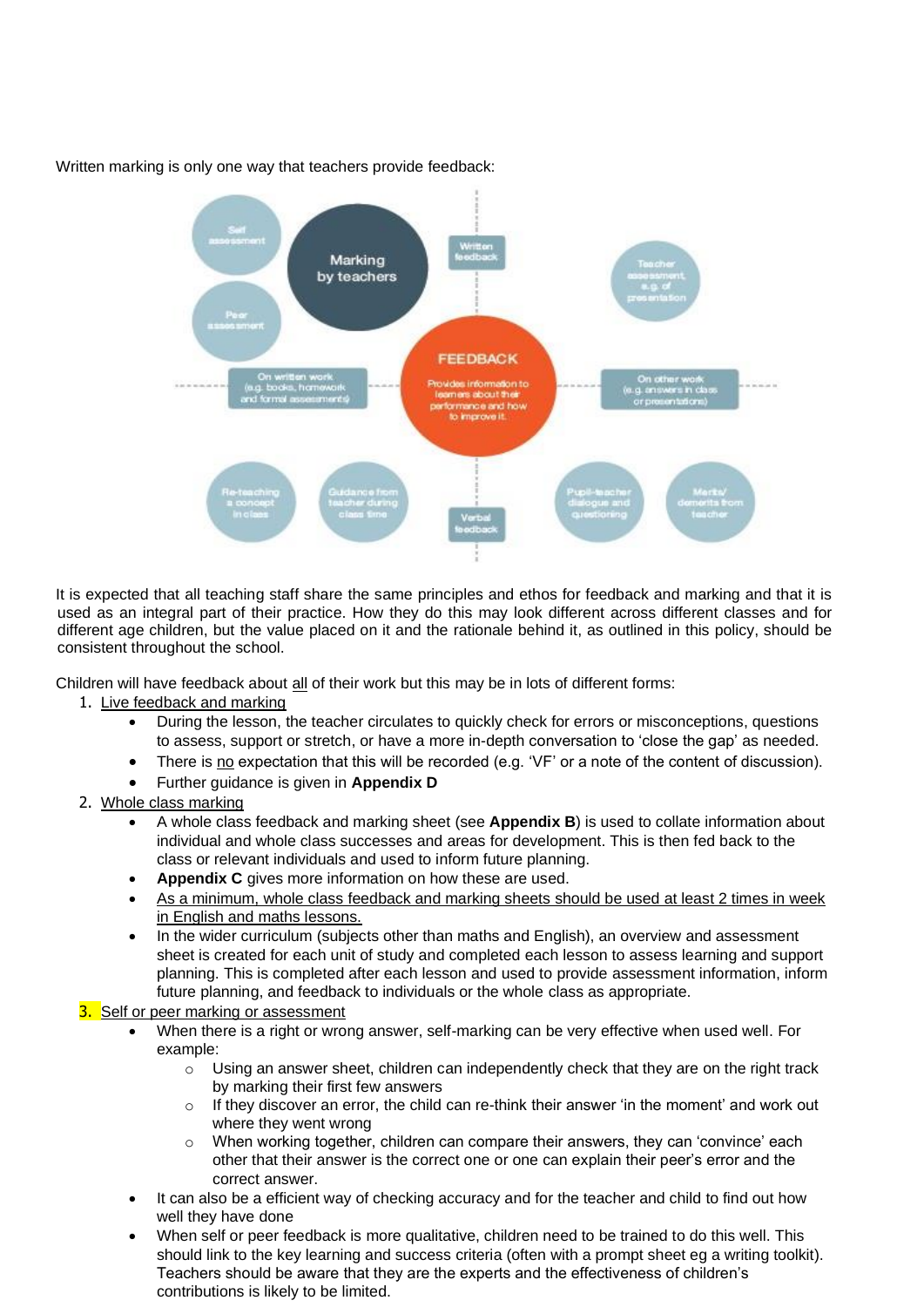### 4. Short/sharp distance marking

- This is mostly used to acknowledge work, for assessment or after self or peer marking.
- As a minimum, a mark (e.g. tick or smiley face) will indicate that the work has been looked at

### 5. In depth distance marking ('deep marking')

- Individual, written feedback in the form of 'deep marking' can be effective, particularly for long pieces of work, often towards the end of a unit. Teachers are expected to 'deep mark' a piece of written work around every 2 – 3 weeks. This is likely to be a longer piece of work such as a piece of writing.
- Teachers should provide information for the child in an age-appropriate way about what they have done well and what they could do to improve their writing
- 6. Grammar and spelling
	- Spellings and grammatical errors that children should know should be addressed. However, not every error in a piece of work needs to be identified by the teacher and an element of professional judgement will be needed. The school marking code should be used for this (Appendix A).

#### **The school encourages teachers to use live marking and whole class feedback and marking sheets as their main strategies as these are shown to effectively support children's learning and reduce teacher workload.**

Teachers need to look at every piece of work that children produce in their books and put a physical mark (eg a tick) on it. This could be during a lesson as they circulate, or after the lesson. This shows children that they acknowledge and value their efforts and ensures that the school's high expectations for the standard of presentation and accuracy of spelling, punctuation and grammar are upheld.

All written marking (from an adult) should be in green pen and any corrections/challenges completed by the child in 'purple polishing pen'. Ticks will be used for things the children have done well. Dots are used to indicate incorrect answers.

Feedback, whether written or spoken, is most effective when it is close to the learning so will be carried out in a timely manner, either within the lesson or before the following lesson.

Children must be given dedicated time to act on feedback. This can take place in different ways - for example, a whole lesson based on the contents of the feedback and marking sheet, five minutes at the beginning or end of a session to read comments or hear whole class feedback, or time given to specific individuals who would benefit most from it. This will vary as age appropriate, but it is expected to take place regularly in all classes from Y1 upwards. **This is an essential component of whole-class feedback and marking** (see Appendix C below).

## **Feedback and Marking within the EYFS**

Feedback and comments relating to learning are given to pupils within Kedington Early Years throughout day to day adult and child led activities to praise, develop, embed and challenge their thinking. Observations are gathered to form each child's 'Learning Journey'. These are shared with parents and pupils, as appropriate, at various points throughout the academic year. 'Learning Journals' (including next steps) are shared alongside verbal feedback from teaching staff.

An electronic compilation of observations and a paper workbook make up the complete 'Learning Journey' for each child. Most observations will be denoted with our EYFS marking code, and on occasion annotations. This is done to provide information for the reader, primarily teaching staff, relating to the context of the work/observation and/or the child's development.

EYFS marking code: CI - Child initiated activity

AL - Adult led activity

I - Completed independently by the child

AI - Adult initiated activity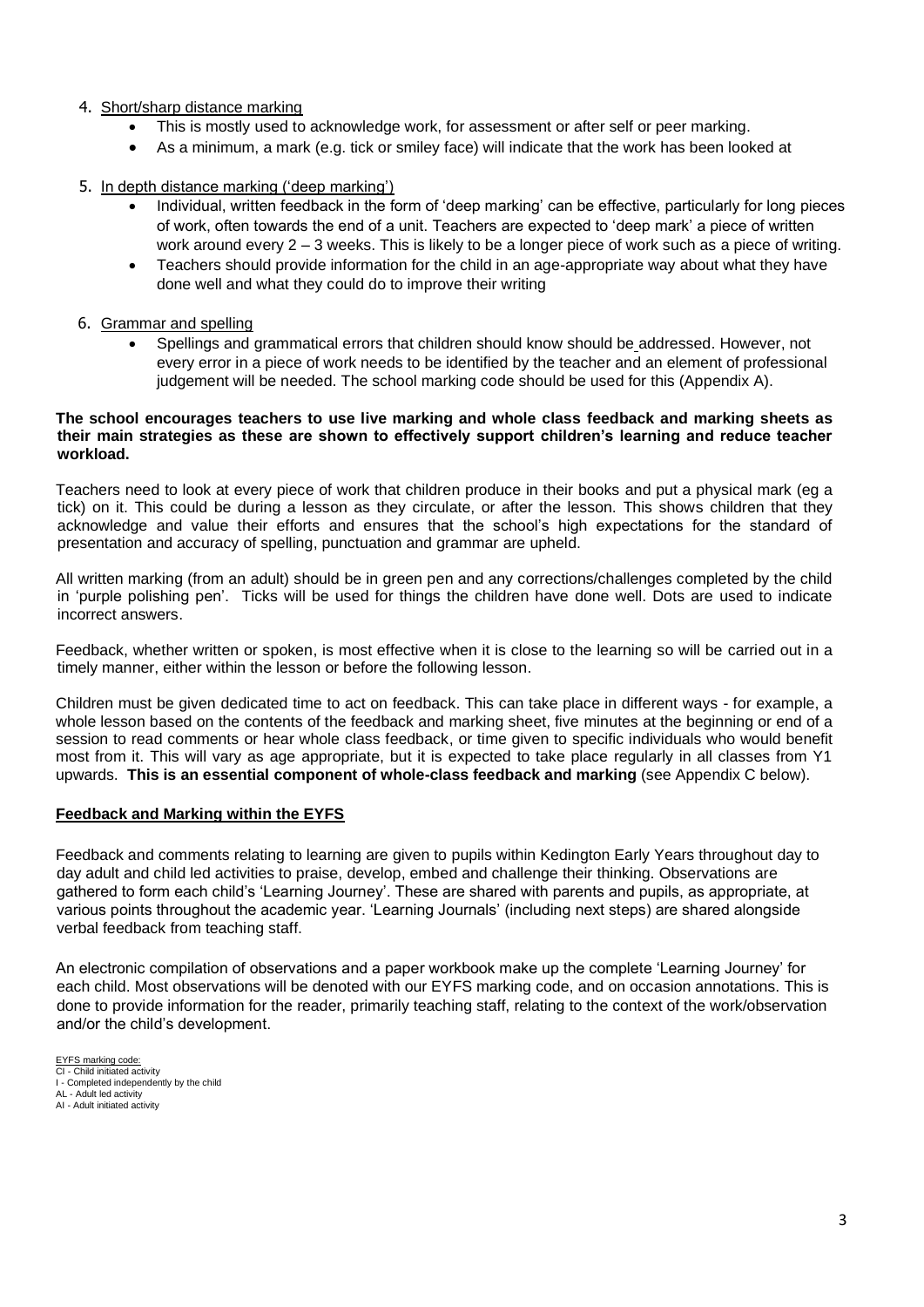# **Appendix A - Marking Code**

# **All symbols should be within a circle**

| Aa        | Capital Letters missing              |
|-----------|--------------------------------------|
| Sp.       | Spelling error                       |
|           | Full stop missing                    |
| Р         | Other punctuation missing            |
| <b>HW</b> | Handwriting not of expected standard |
| FS        | Finger spaces missing                |
| //        | paragraph                            |

NB The stamps below or handwritten symbols may be used for these in KS1 and beginning of Y3:

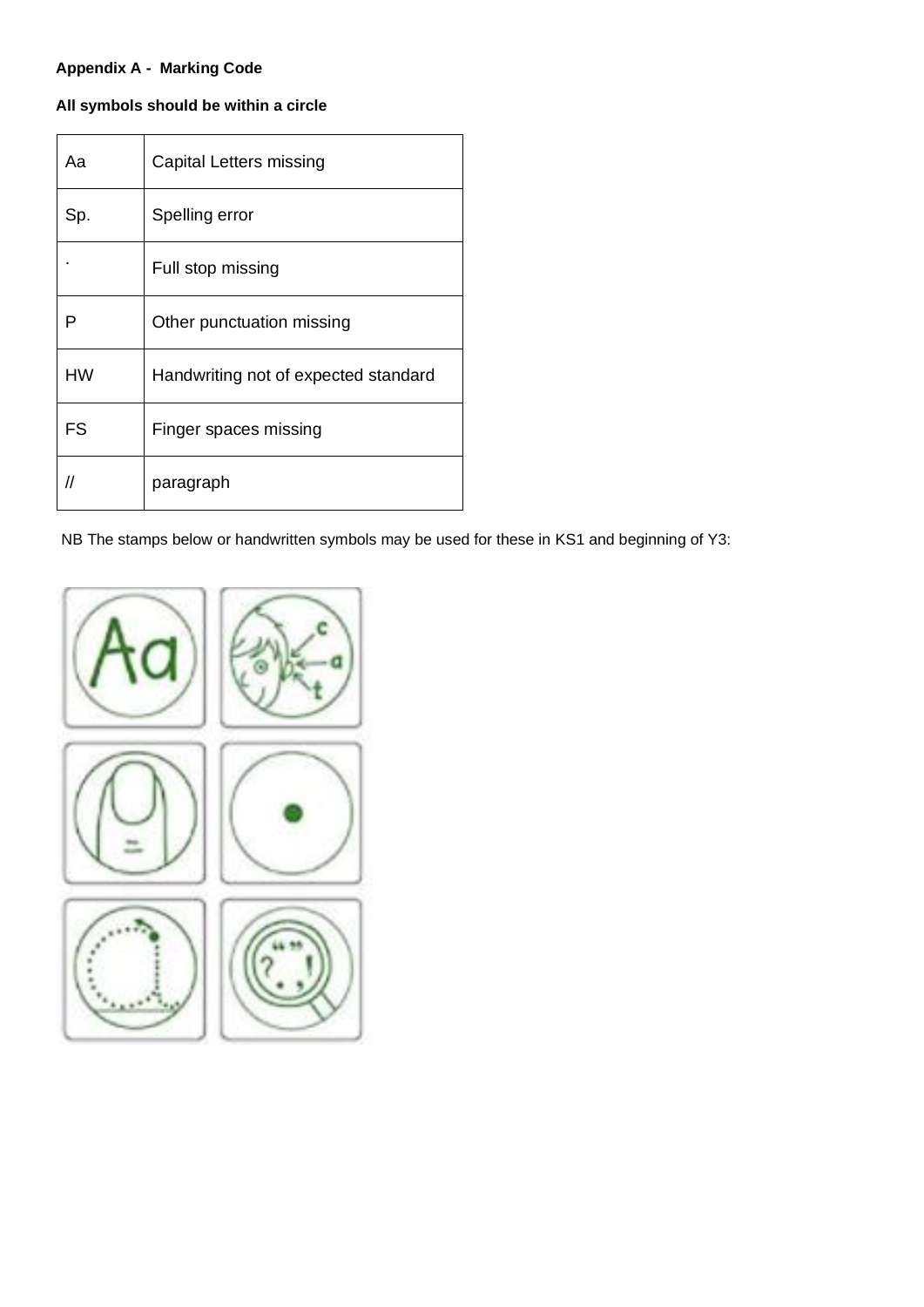# **Appendix B –Whole Class Feedback & Marking Sheet**

**Date: Task:**